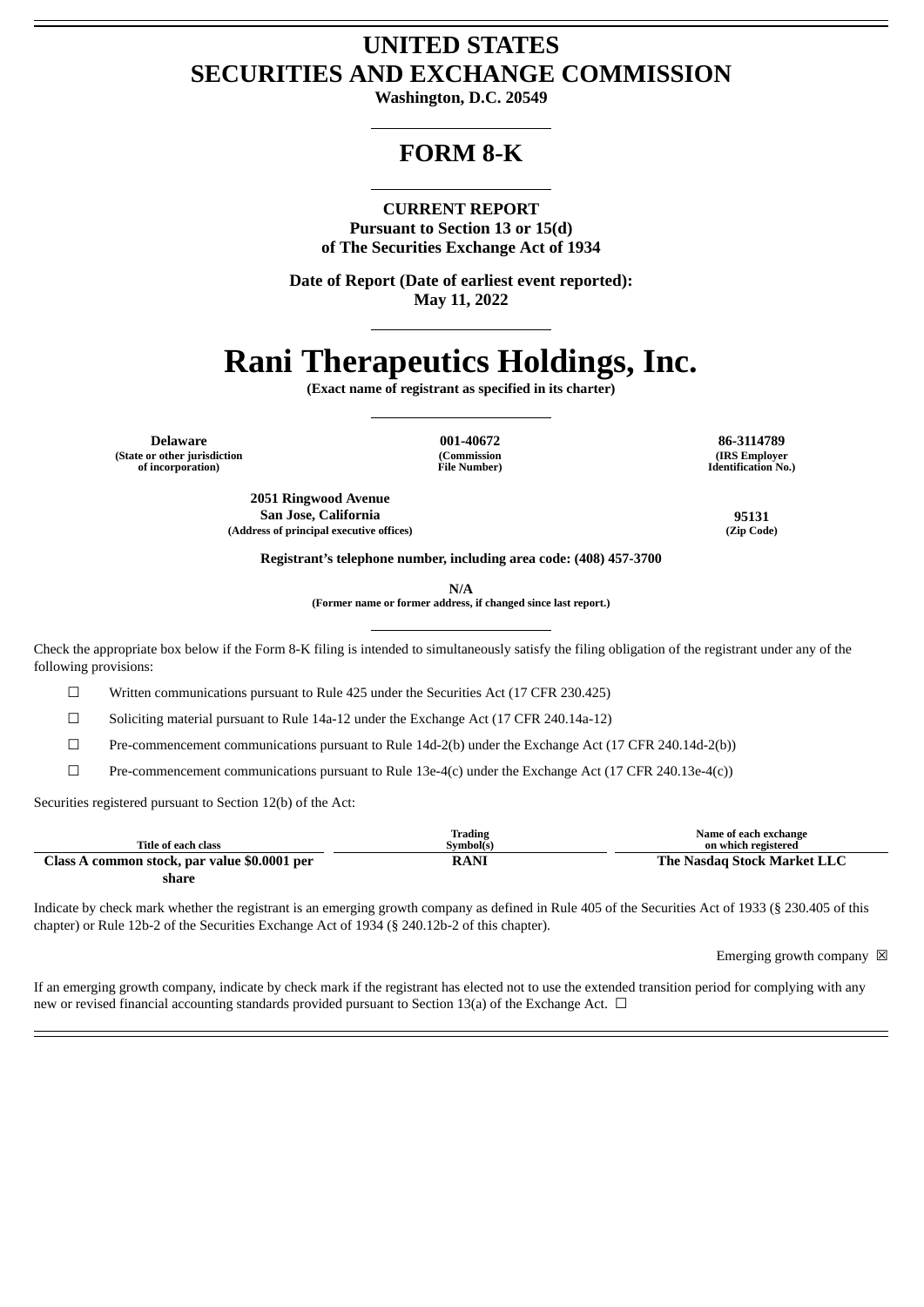## **Item 2.02 Results of Operations and Financial Condition.**

On May 11, 2022, Rani Therapeutics Holdings, Inc. (the "Company") issued a press release providing a corporate update and announcing its financial results for the first quarter of the year ending December 31, 2022. The full text of the press release is furnished as Exhibit 99.1 to this Current Report on Form 8-K and is incorporated herein by reference.

The information in this Current Report on Form 8-K (including Exhibit 99.1) shall not be deemed "filed" for purposes of Section 18 of the Securities Exchange Act of 1934, as amended (the "Exchange Act"), or otherwise subject to the liabilities of that Section, nor shall it be deemed to be incorporated by reference into any filing of the Company under the Securities Act of 1933, as amended, or the Exchange Act, except as expressly set forth by specific reference in such filing.

## **Item 9.01 Financial Statements and Exhibits.**

# **(d) Exhibits**

**Exhibit**

| ---------<br><u>Number</u> | <b>Exhibit Description</b>                                                  |
|----------------------------|-----------------------------------------------------------------------------|
| 99.1                       | Press Release dated May 11, 2022.                                           |
| 104                        | Cover Page Interactive Data File (embedded within the Inline XBRL document) |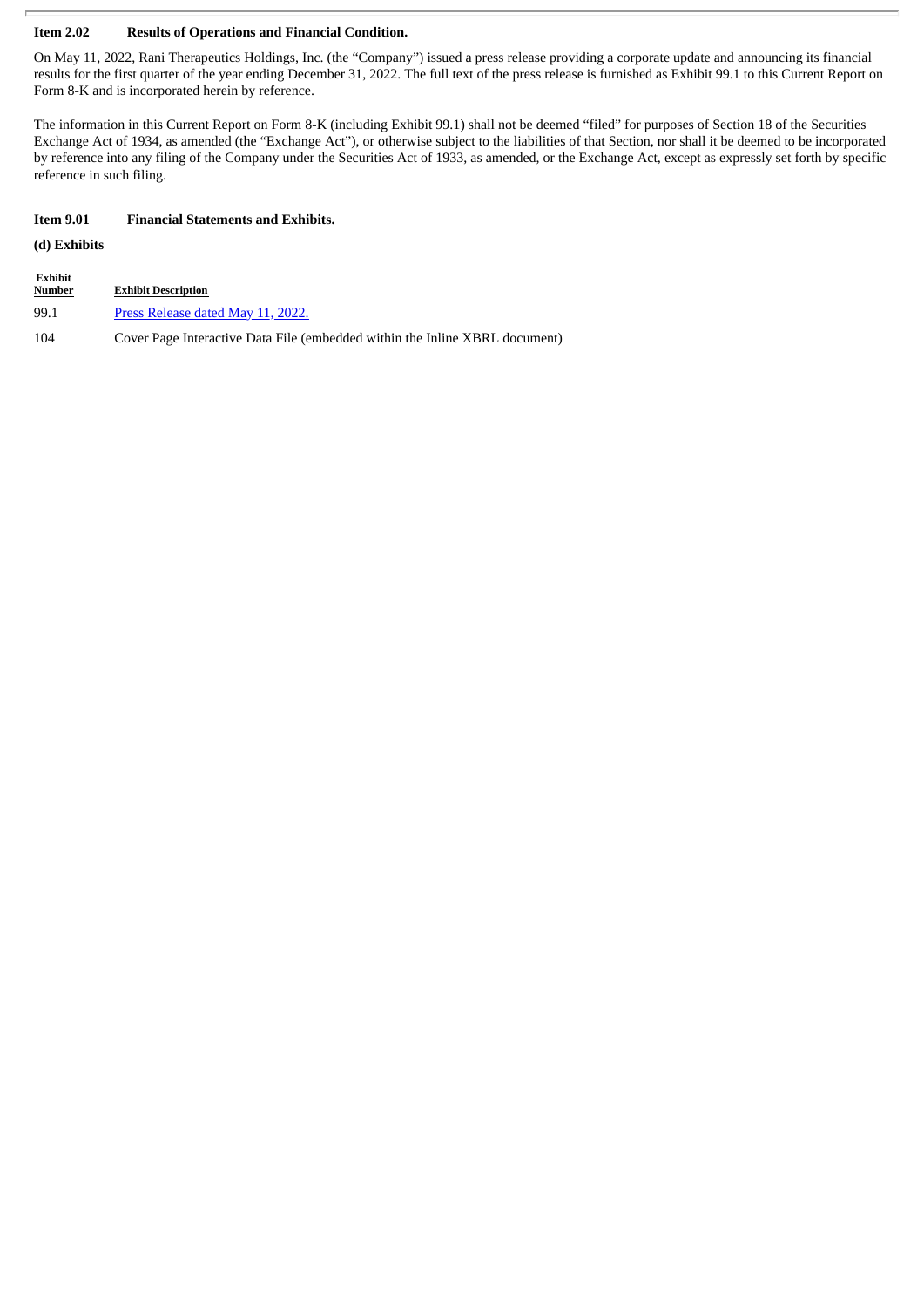**SIGNATURES**

Pursuant to the requirements of the Securities Exchange Act of 1934, the registrant has duly caused this report to be signed on its behalf by the undersigned hereunto duly authorized.

**Rani Therapeutics Holdings, Inc.**

By: /s/ Svai Sanford

Svai Sanford Chief Financial Officer

Date: May 11, 2022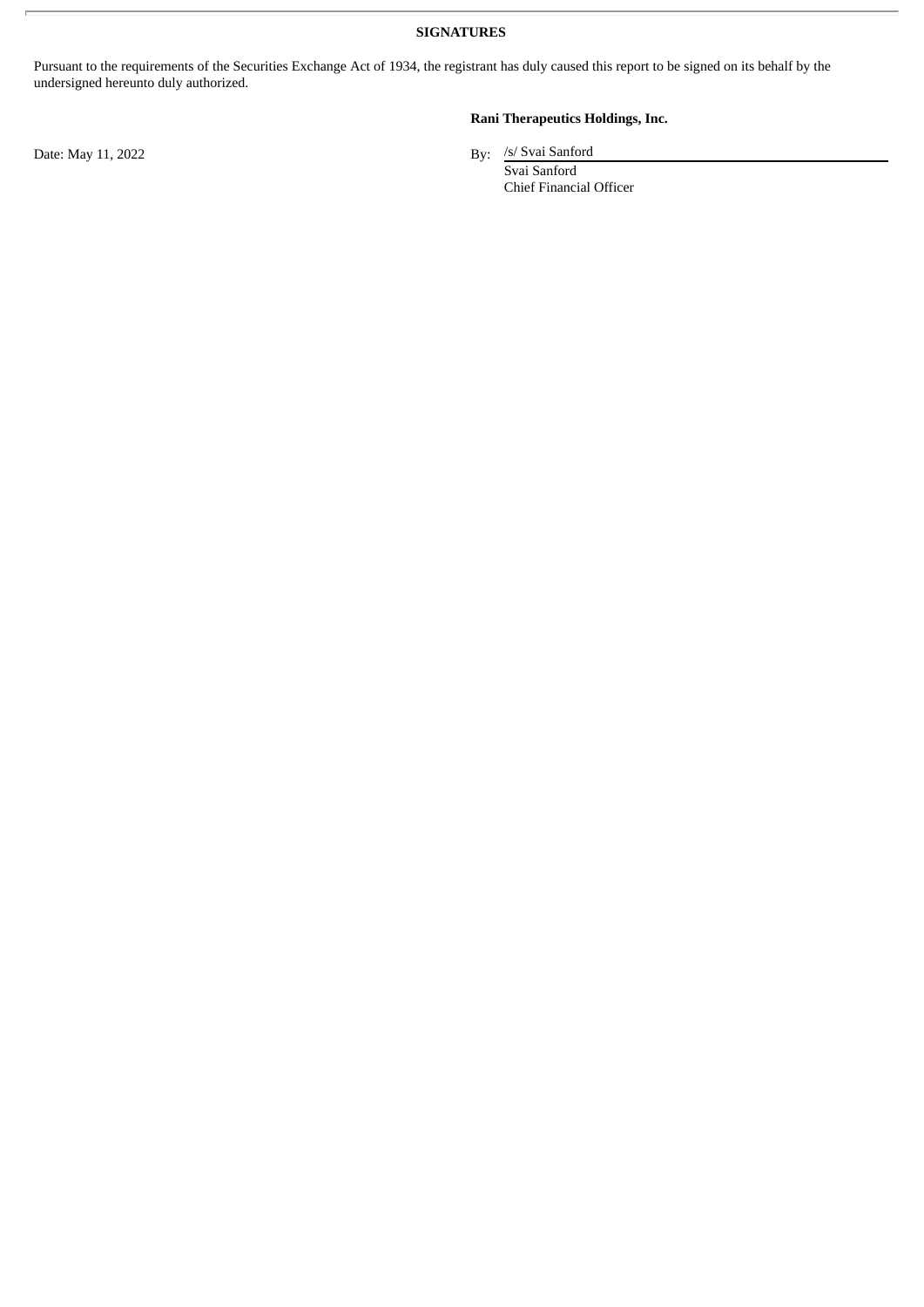

#### **Rani Therapeutics Reports First Quarter 2022 Financial Results; Provides Corporate Update**

<span id="page-3-0"></span>*- Initiated a Phase 1 clinical trial of RT-102 for the treatment of osteoporosis – - Unveiled the high-capacity RaniPill™ HC, capable of delivering payloads of up to 20 mg – - Strengthened Board with the appointment of Lisa Rometty -*

**SAN JOSE, Calif., May 11, 2022** — Rani Therapeutics Holdings, Inc. ("Rani Therapeutics" or "Rani") (Nasdaq: RANI), a clinical-stage biotherapeutics company focused on the oral delivery of biologics, today reported financial results for the first quarter ended March 31, 2022 and provided a corporate update.

"We started the year off strong, having unveiled the high-capacity RaniPill HC, advanced RT-102 into the clinic for a Phase 1 trial in osteoporosis, and continued development of our pipeline," said Talat Imran, Chief Executive Officer of Rani Therapeutics. "I am delighted with the announcement of the RaniPill HC and look forward to exploring the opportunities it provides in expanding Rani's pipeline and positioning the company for additional partnerships. Looking to our clinical trials, we expect to provide an update on our ongoing Phase 1 study of RT-102 for osteoporosis and initiate Rani's third Phase 1 clinical trial, in the second half of the year."

# **First Quarter Highlights**

- **Initiated a Phase 1 Clinical Study of RT-102.** In March 2022, Rani announced the initiation of a Phase 1 clinical study of RT-102, a RaniPill capsule containing parathyroid hormone for the treatment of osteoporosis, in Australia. The single-center, open label, Phase 1 study is evaluating the pharmacokinetics, safety and tolerability of RT-102 administered in healthy adult women volunteers. Preclinical data of RT-102 demonstrated a pharmacokinetic profile comparable to published data for once-daily PTH injections for the treatment of osteoporosis.
- **Unveiled the RaniPill High Capacity (HC).** In February 2022, Rani announced the development of the RaniPill HC, an oral device capable of delivering therapeutic payloads of up to 500%-plus more than the original RaniPill capsule. In preclinical testing in a canine model using an adalimumab payload, the RaniPill HC deployed successfully and yielded a PK profile proportional to historical data obtained with adalimumab delivered via the original RaniPill capsule.
- **Appointed Lisa Rometty to Board of Directors.** In January 2022, Rani appointed Lisa Rometty to its Board of Directors. Ms. Rometty has more than two decades of global commercialization and product development experience in the biotechnology and healthcare space.

# **Expected Near-Term Milestones**

- Topline Phase 1 RT-102 data readout expected in 2H 2022
- Initiation of an additional Phase 1 clinical trial expected in 2H 2022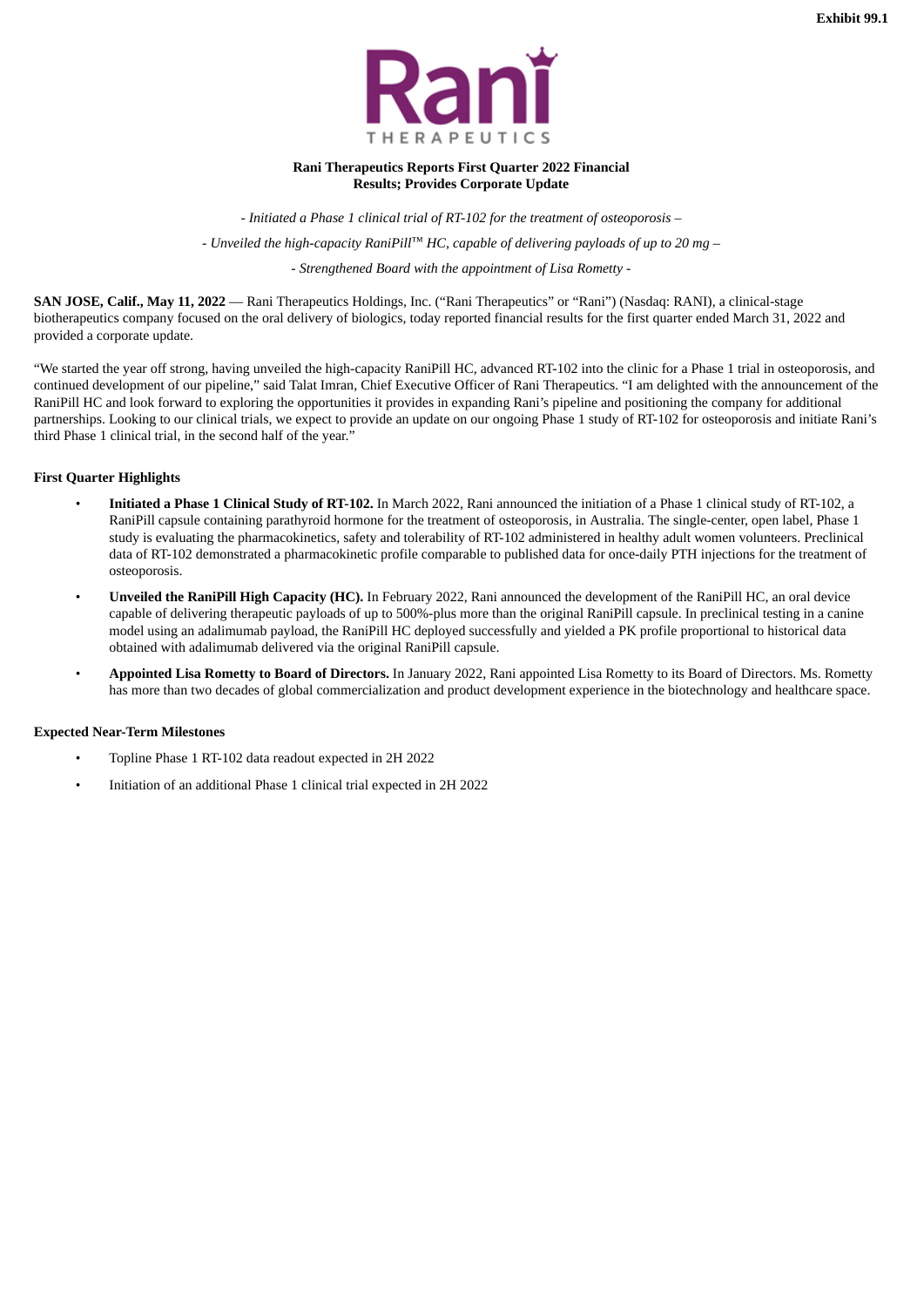### **First Quarter Financial Results**

- **Cash and cash equivalents** as of March 31, 2022 were \$107.8 million, compared to \$117.4 million as of December 31, 2021. Rani expects its cash and cash equivalents balance to be sufficient to fund its operating expenses and capital expenditure requirements at least until the end of 2023.
- **Research and development expenses** for the three months ended March 31, 2022 were \$7.6 million, compared to \$3.3 million for the same period in 2021. The increase was primarily attributed to higher compensation and benefits due to the increase in headcount, including \$1.2 million of non-cash equity-based compensation expense, initiation of a Phase 1 clinical trial, and ongoing development of the RaniPill HC.
- **General and administrative expenses** for the three months ended March 31, 2022 were \$6.2 million, compared to \$2.6 million for the same period in 2021. The increase was primarily attributed to the public company related costs and higher compensation and benefits due to the increase in headcount, including \$1.7 million of non-cash equity-based compensation expense.
- **Net loss** for the three months ended March 31, 2022 was \$13.8 million, compared to \$5.6 million for the same period in 2021.

### **Rani Therapeutics**

Rani Therapeutics is a clinical stage biotherapeutics company focused on advancing technologies to enable the development of orally administered biologics. Rani has developed RaniPill capsules, which are a novel, proprietary and patented platform technology, intended to replace subcutaneous injection or intravenous infusion of biologics with oral dosing. Rani has successfully conducted several preclinical and clinical studies to evaluate safety, tolerability and bioavailability using RaniPill capsules. For more information, visit ranitherapeutics.com.

#### **Forward-Looking Statements**

Statements contained in this press release regarding matters that are not historical facts are "forward-looking statements" within the meaning of the Private Securities Litigation Reform Act of 1995. Such forward-looking statements include statements regarding, among other things, the timing of topline results from Rani's Phase 1 trial of RT-102, the expected initiation of an additional Phase 1 trial of another product candidate in the second half of 2022, expected progress with the RaniPill HC platform, and potential expansion of Rani's prospective opportunity, alone or in partnership, to an additional 50 biologics across multiple new indications, Rani's development and advancement of its RaniPill capsule technology, including RaniPill HC, the impact of its technology on medical treatment, Rani's advancement of its preclinical and clinical programs and timing of results, customer acceptance of the RaniPill capsule technology, the potential benefits of the RaniPill capsule technology, Rani's ability to attract and retain talent, Rani's prospects for entering into strategic partnerships or transactions, and Rani's growth as a company. Because such statements are subject to risks and uncertainties, actual results may differ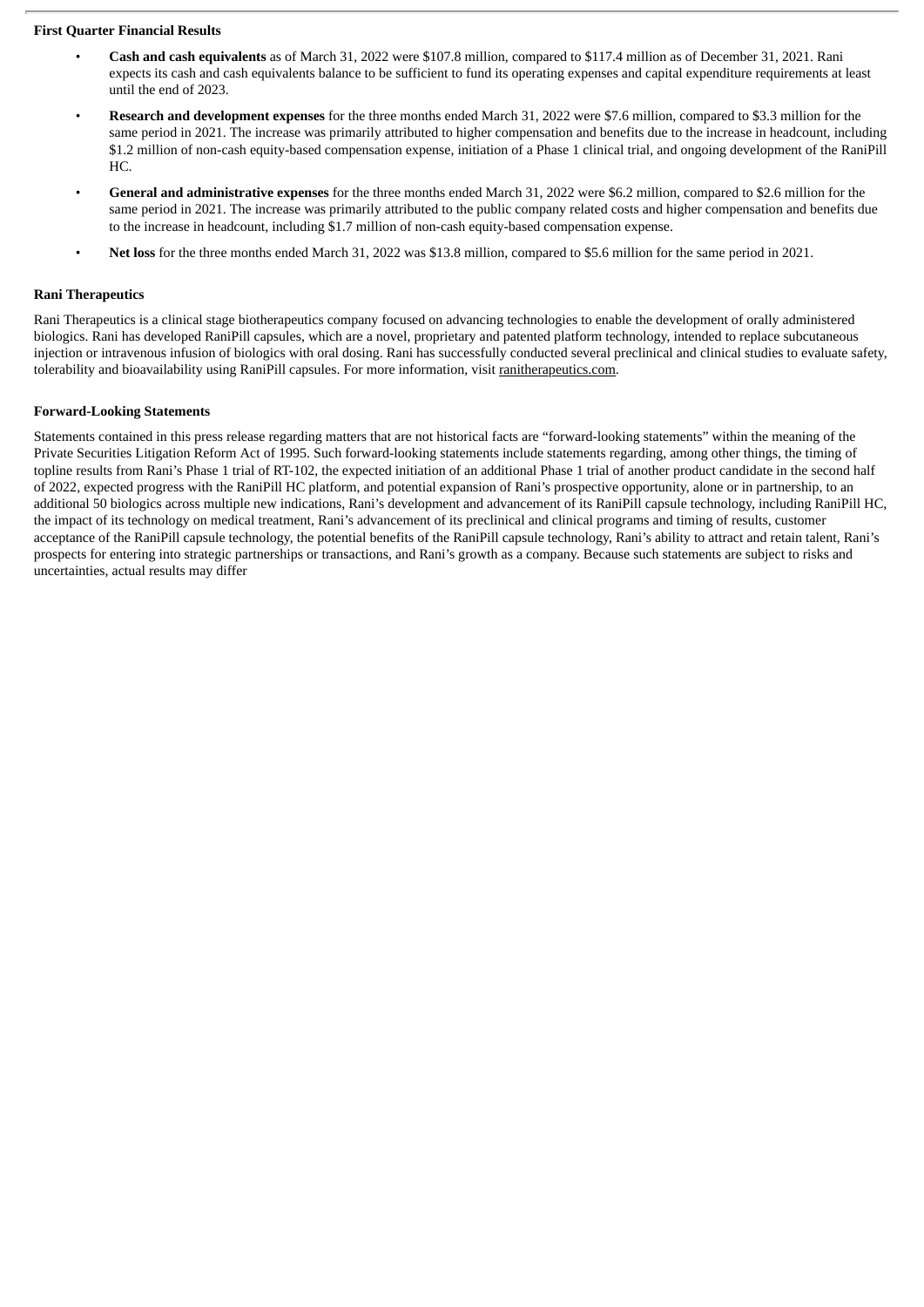materially from those expressed or implied by such forward-looking statements. Words such as "may," "expect," "could," "anticipate," "look forward," "progress," "advance" and similar expressions are intended to identify forward-looking statements. These forward-looking statements are based upon Rani's current expectations and involve assumptions that may never materialize or may prove to be incorrect. Actual results could differ materially from those anticipated in such forward-looking statements as a result of various risks and uncertainties, which include, without limitation, risks and uncertainties associated with Rani's business in general, the impact of the COVID-19 pandemic, and the other risks described in Rani's filings with the Securities and Exchange Commission. All forward-looking statements contained in this press release speak only as of the date on which they were made and are based on management's assumptions and estimates as of such date. Rani undertakes no obligation to update such statements to reflect events that occur or circumstances that exist after the date on which they were made, except as required by law.

#### **Investor Contact:**

investors@ranitherapeutics.com

### **Media Contact:**

media@ranitherapeutics.com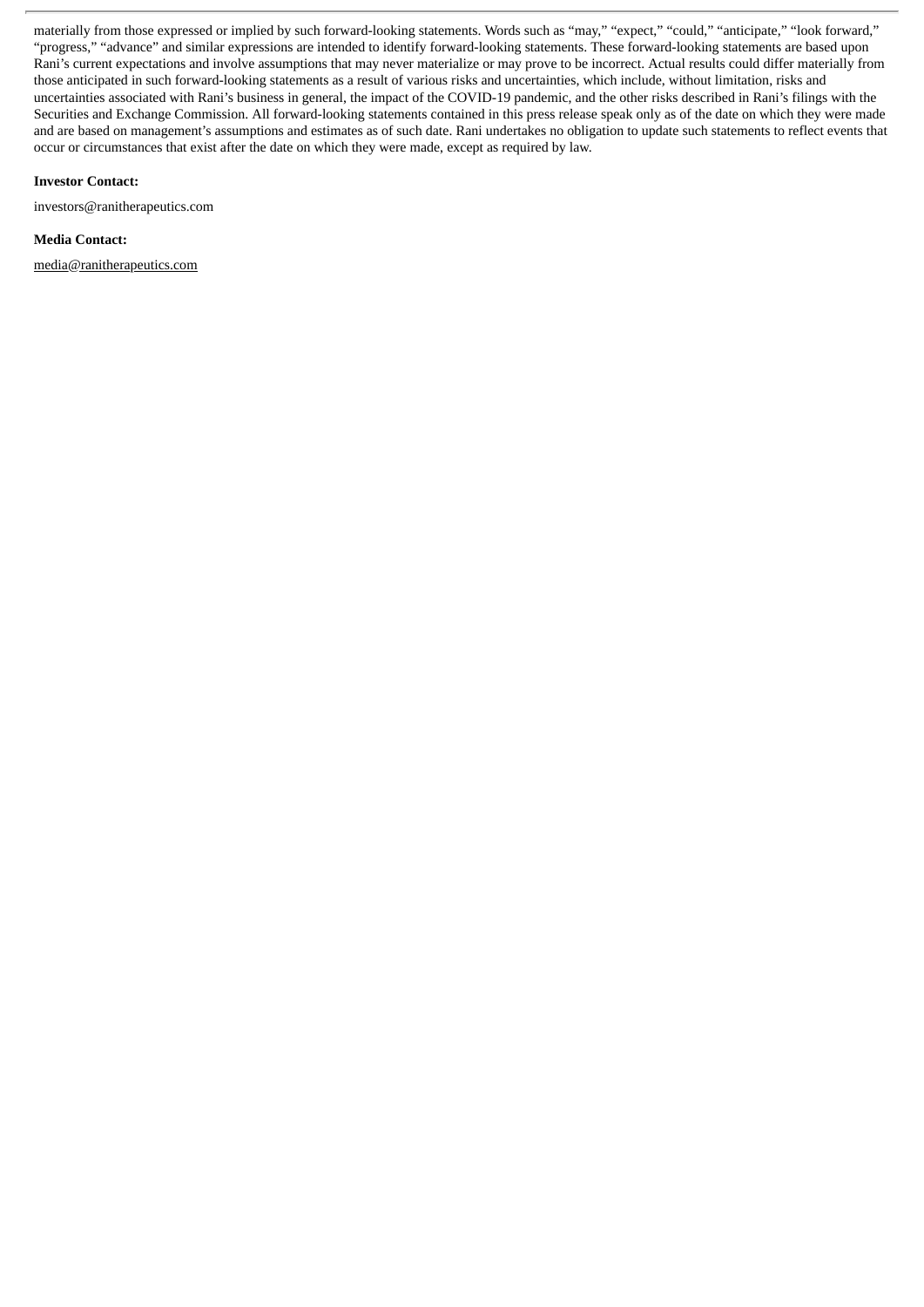# **RANI THERAPEUTICS HOLDINGS, INC Condensed Consolidated Balance Sheets (In thousands, except par value)**

|                                                                                                                                         | March 31,<br>2022 | December 31,<br>2021 |  |
|-----------------------------------------------------------------------------------------------------------------------------------------|-------------------|----------------------|--|
|                                                                                                                                         | (Unaudited)       |                      |  |
| <b>Assets</b>                                                                                                                           |                   |                      |  |
| Current assets:                                                                                                                         |                   |                      |  |
| Cash and cash equivalents                                                                                                               | \$107,839         | \$117,453            |  |
| Prepaid expenses                                                                                                                        | 1,421             | 2,142                |  |
| Total current assets                                                                                                                    | 109,260           | 119,595              |  |
| Property and equipment, net                                                                                                             | 4,890             | 4,612                |  |
| Operating lease right-of-use asset                                                                                                      | 1,159             |                      |  |
| <b>Total assets</b>                                                                                                                     | \$115,309         | \$124,207            |  |
| <b>Liabilities and Stockholders' Equity</b>                                                                                             |                   |                      |  |
| Current liabilities:                                                                                                                    |                   |                      |  |
| Accounts payable                                                                                                                        | \$<br>1,265       | \$<br>1,080          |  |
| Related party payable                                                                                                                   | 140               | 126                  |  |
| Accrued expenses                                                                                                                        | 2,101             | 1,434                |  |
| Operating lease liability, current portion                                                                                              | 650               |                      |  |
| <b>Total current liabilities</b>                                                                                                        | 4,156             | 2,640                |  |
| Operating lease liability, net current portion                                                                                          | 509               |                      |  |
| <b>Total liabilities</b>                                                                                                                | 4,665             | 2,640                |  |
| Commitments and contingencies                                                                                                           |                   |                      |  |
| Stockholders' equity:                                                                                                                   |                   |                      |  |
| Preferred stock, \$0.0001 par value—20,000 shares authorized; none issued and outstanding as of March 31, 2022 and<br>December 31, 2021 |                   |                      |  |
| Class A common stock, \$0.0001 par value—800,000 shares authorized; 24,387 and 19,712 issued and outstanding as of                      |                   |                      |  |
| March 31, 2022 and December 31, 2021, respectively                                                                                      | 2                 | 2                    |  |
| Class B common stock, \$0.0001 par value—40,000 shares authorized; 24,773 and 29,290 issued and outstanding as of                       |                   |                      |  |
| March 31, 2022 and December 31, 2021, respectively                                                                                      | 3                 | 3                    |  |
| Class C common stock, \$0.0001 par value—20,000 shares authorized; none issued and outstanding as of March 31, 2022                     |                   |                      |  |
| and December 31, 2021                                                                                                                   |                   |                      |  |
| Additional paid-in capital                                                                                                              | 67,933            | 55,737               |  |
| <b>Accumulated deficit</b>                                                                                                              | (14, 554)         | (8, 331)             |  |
| Total stockholders' equity attributable to Rani Therapeutics Holdings, Inc.                                                             | 53,384            | 47,411               |  |
| Non-controlling interest                                                                                                                | 57,260            | 74,156               |  |
| Total stockholders' equity                                                                                                              | 110,644           | 121,567              |  |
| Total liabilities and stockholders' equity                                                                                              | \$115,309         | \$124,207            |  |